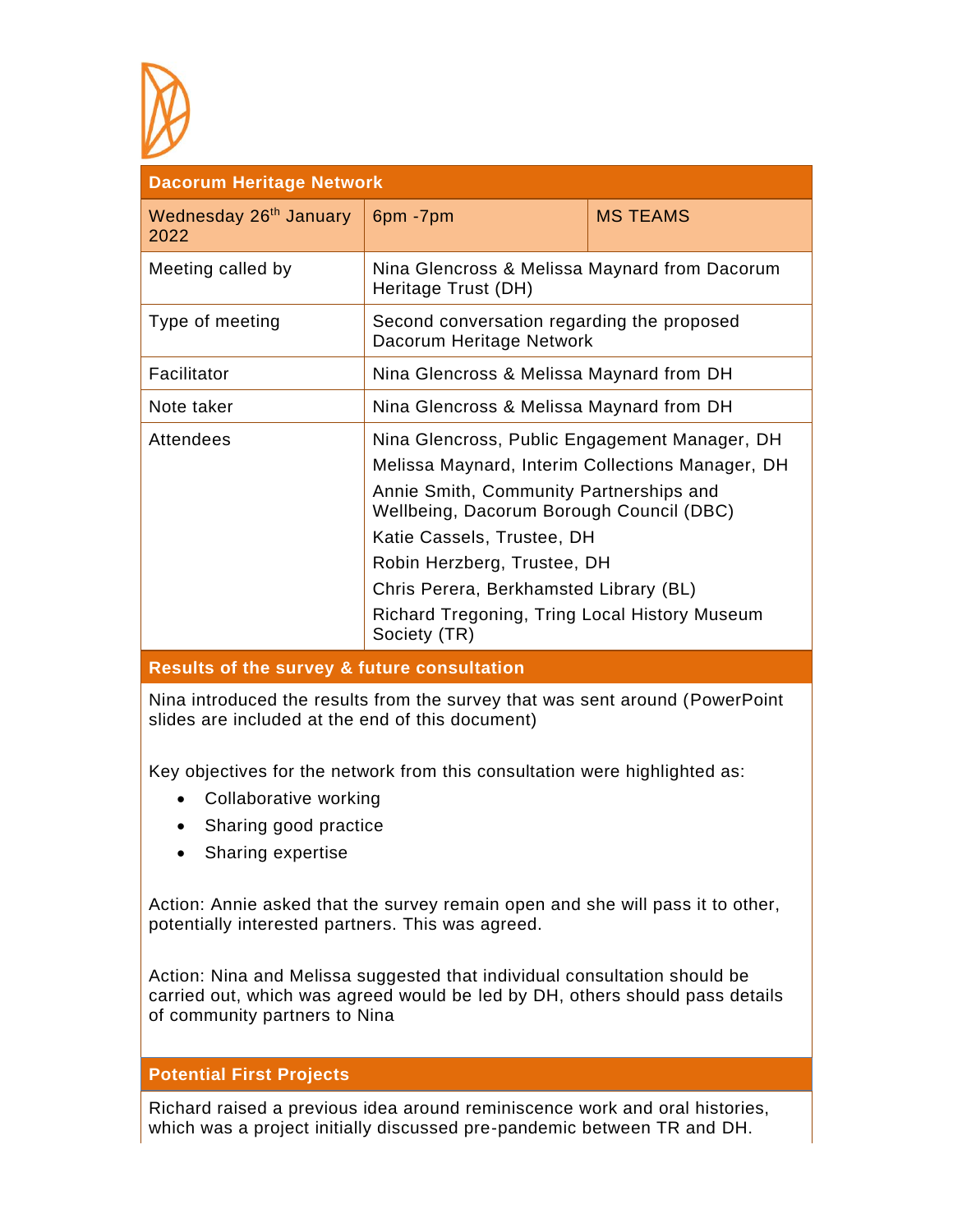

Chris said that BL and other local libraries have reminiscence boxes available as well, at this might be something that the libraries could be involved in.

Action: Nina, Richard, Chris plus any other network partners interested in reminiscence work to have a separate meeting to discuss how this might move forward.

Richard also shared with the group how TR is working in partnership in Tring as part of the 'Welcome Fund' and encouraging people back to the high street. This is a governmental/DBC initiative. Further details about the funding is available at

[https://assets.publishing.service.gov.uk/government/uploads/system/uploads/att](https://assets.publishing.service.gov.uk/government/uploads/system/uploads/attachment_data/file/1021246/Welcome_Back_Fund_Guidance_v3_Final.pdf) [achment\\_data/file/1021246/Welcome\\_Back\\_Fund\\_Guidance\\_v3\\_Final.pdf](https://assets.publishing.service.gov.uk/government/uploads/system/uploads/attachment_data/file/1021246/Welcome_Back_Fund_Guidance_v3_Final.pdf)

Action: Richard to send marketing material to Nina which will be shared across the network and DH social media

Action: Annie will speak to her DBC colleagues leading on this to find out how network partners might be able to support this work across the borough.

| <b>Action Items</b>                                                                                                                                                               | <b>Person</b><br><b>Responsible</b> | <b>Deadline</b>            |
|-----------------------------------------------------------------------------------------------------------------------------------------------------------------------------------|-------------------------------------|----------------------------|
| Notes of the meeting, to be distributed to<br>all attendees, invitees and wider audience<br>(latter via DH website)                                                               | Nina & Melissa                      | $1st$ March 2022           |
| Action: individual consultation should be<br>carried out, led by DH, others should pass<br>details of community partners to Nina                                                  | <b>Nina</b>                         | 5 <sup>th</sup> April 2022 |
| Attendees to pass details of community<br>partners to Nina, so they can be consulted<br>on                                                                                        | Nina                                | 8 <sup>th</sup> March 2022 |
| Action: Annie will speak to her DBC<br>colleagues leading the welcome back fund<br>and find out how network partners might be<br>able to support this work across the<br>borough. | All                                 | 1 <sup>st</sup> March 2022 |
| Action: survey remains open and attendees<br>to pass on to other, potentially interested<br>partners.                                                                             | All                                 | 5 <sup>th</sup> April      |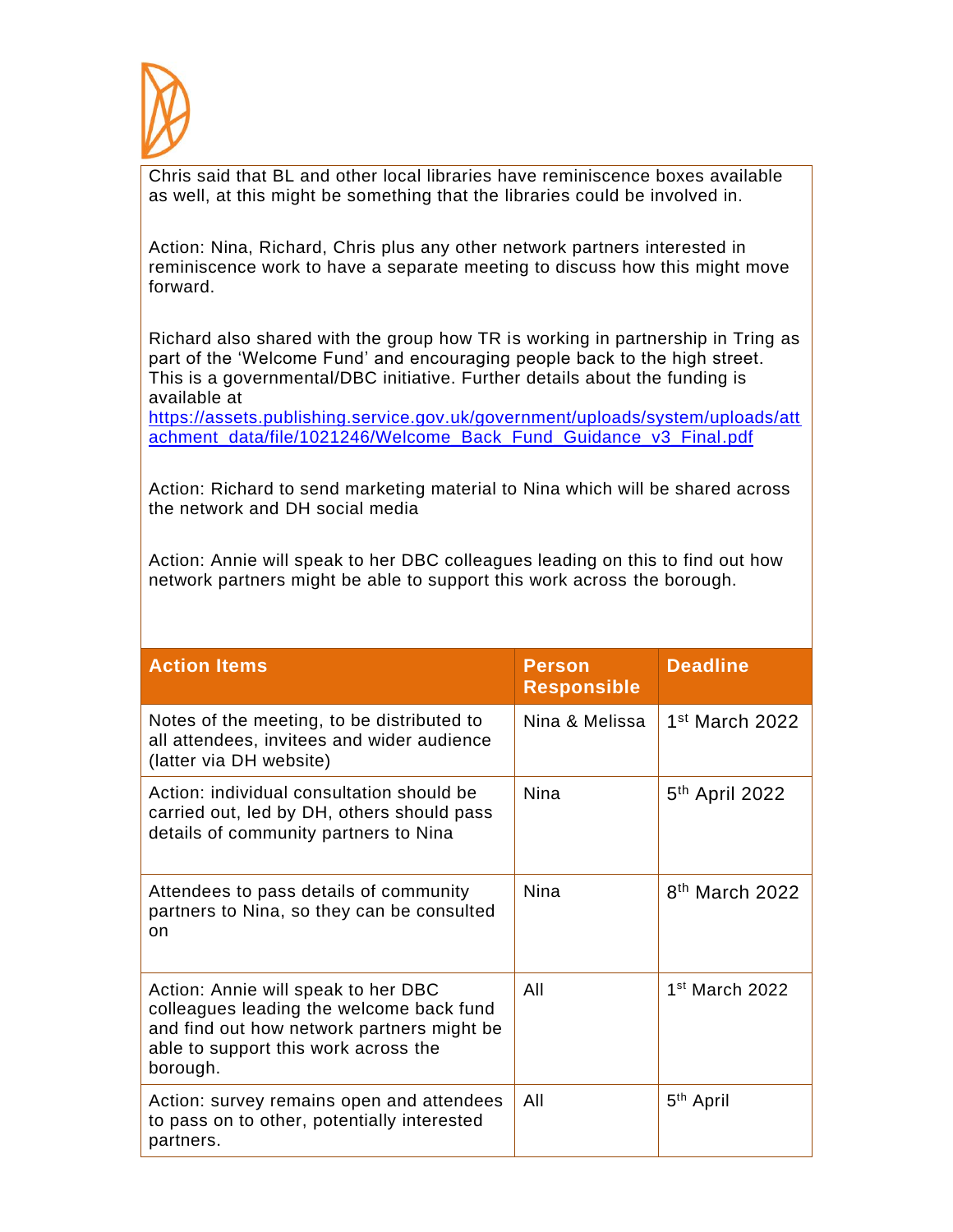

| Action: Richard to send marketing material<br>to Nina which will be shared across the<br>network and DH social media | l All | $^{\prime}$ 8 <sup>th</sup> March 2022 |
|----------------------------------------------------------------------------------------------------------------------|-------|----------------------------------------|
|----------------------------------------------------------------------------------------------------------------------|-------|----------------------------------------|

Next meeting: Date tbc – either a Monday or Friday morning

PowerPoint presentation of information gathering results:-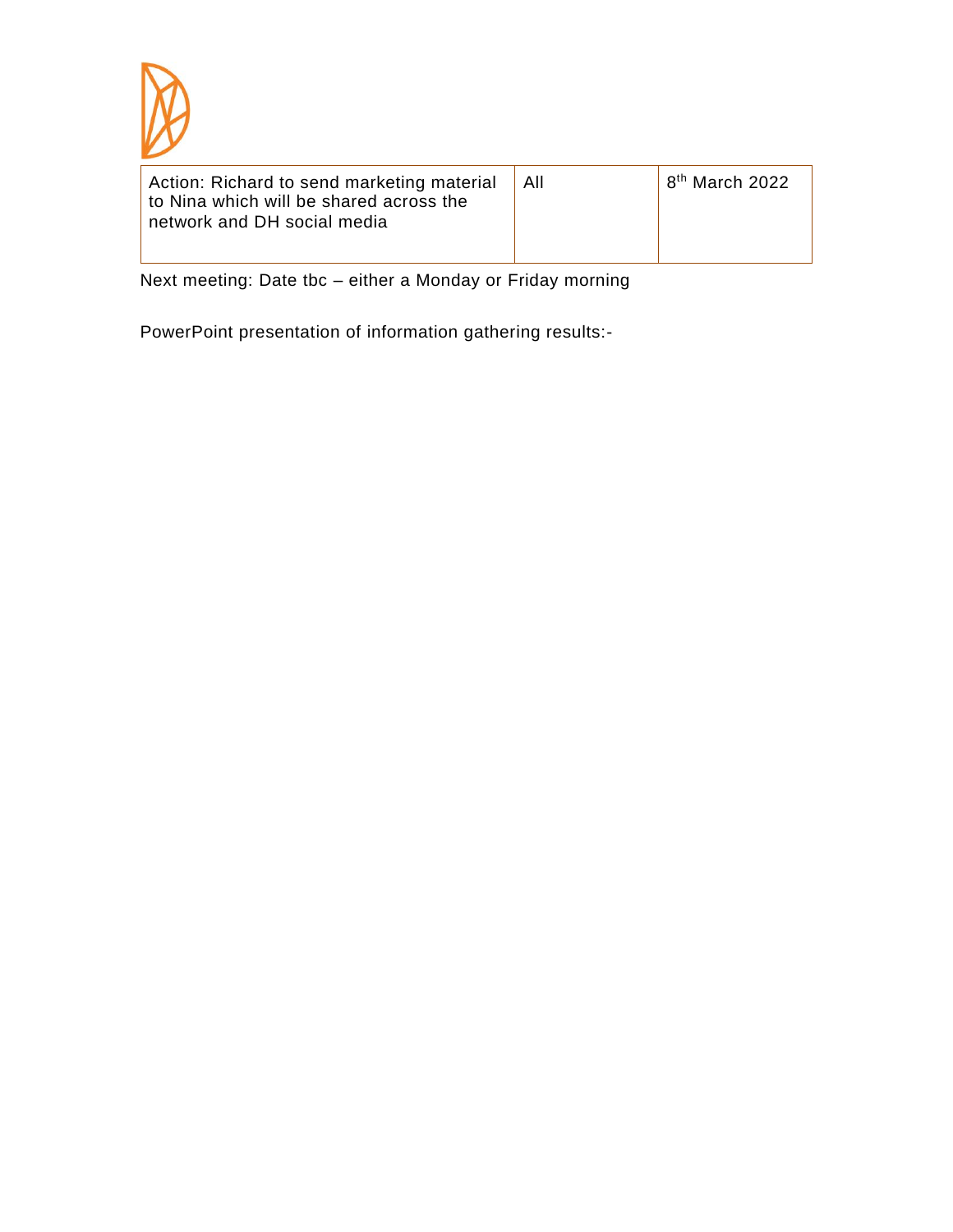



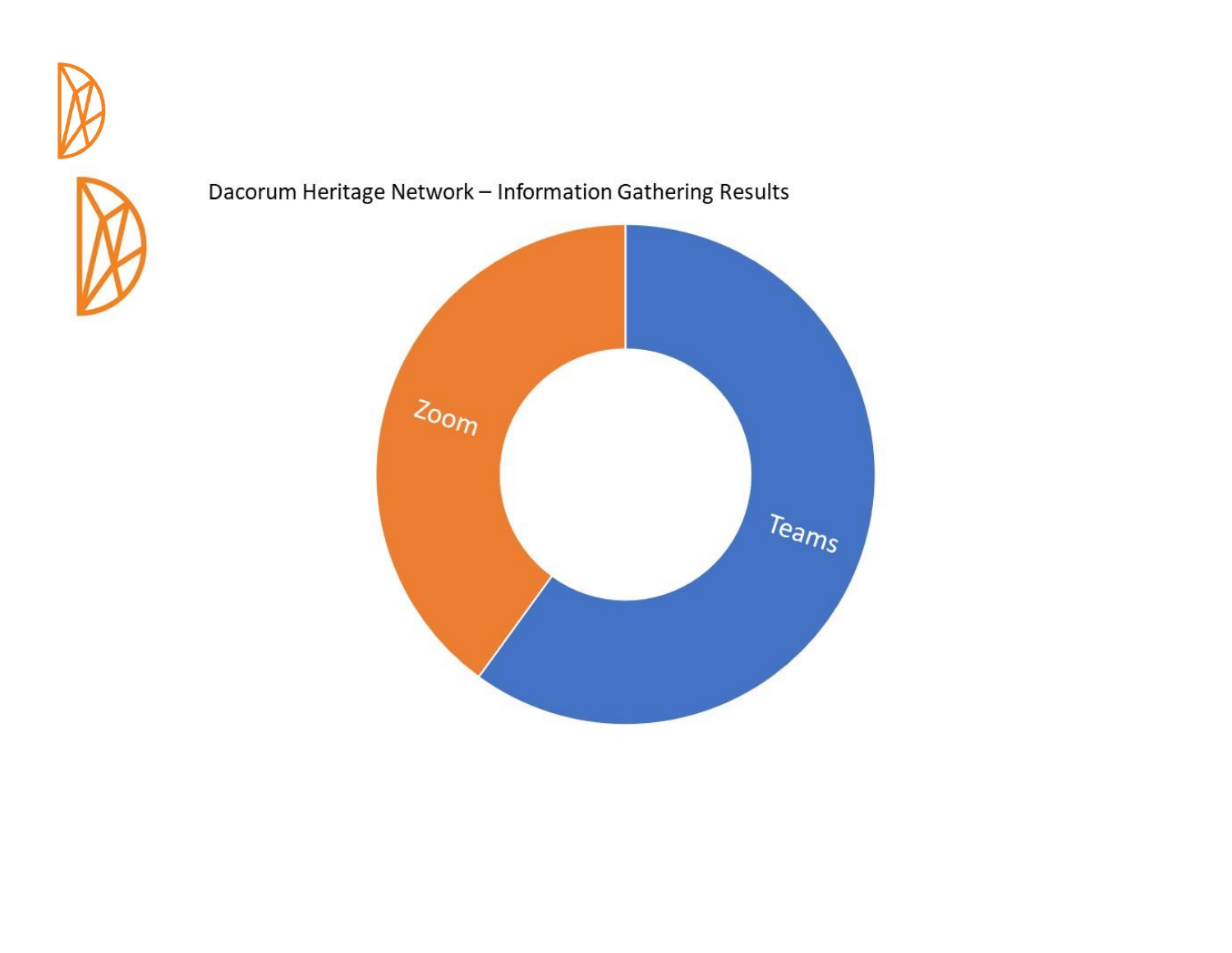



What would you like from a Heritage Network?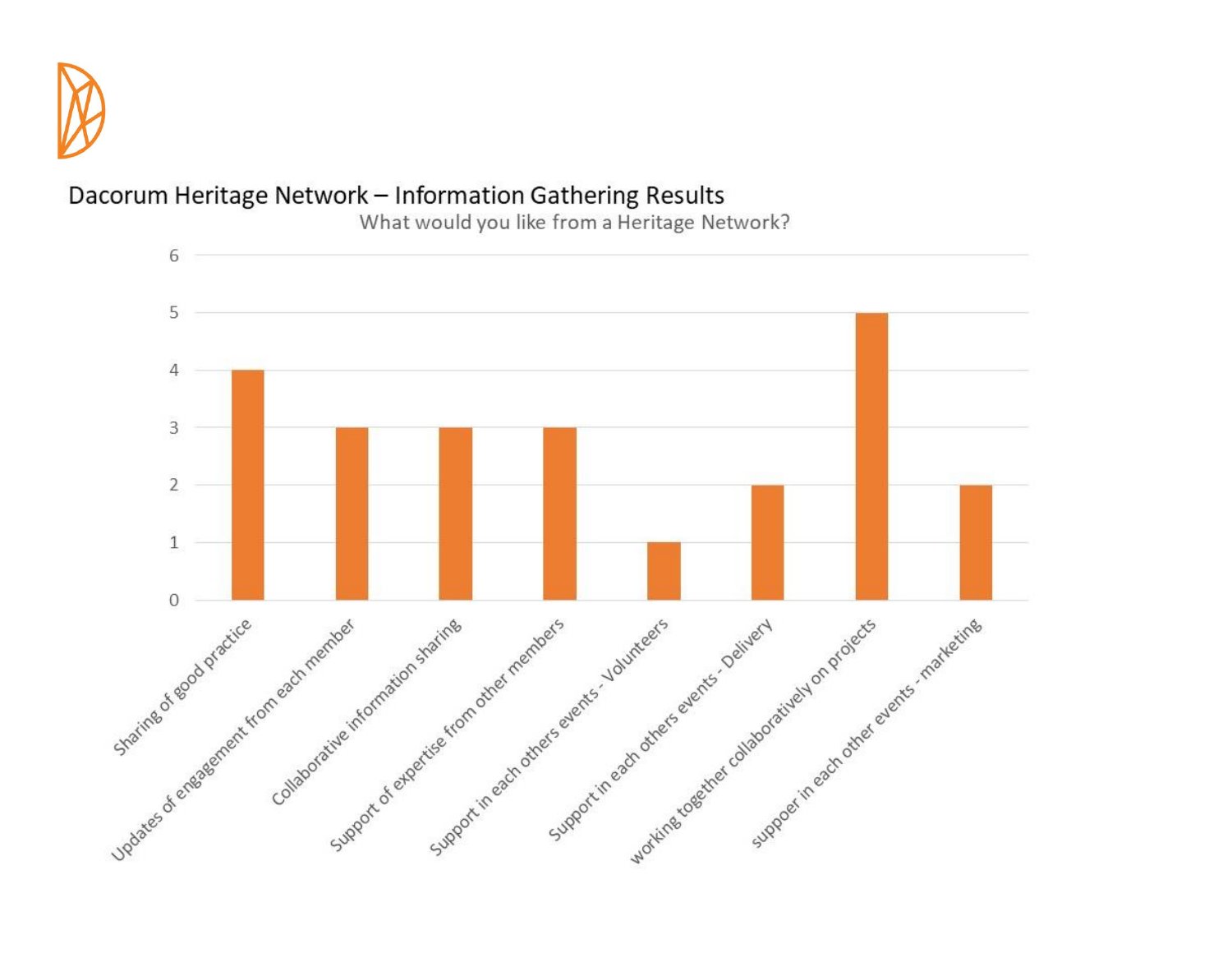

# Fridays Tuesdays Wednesdays Thursdays **Tuesday Evenings Wednesday Evenings** Thursday Evenings **Monday Evenings Friday Evenings** Saturdays Sundays Saturdays Evenings **Sunday Evenings**

# Dacorum Heritage Network - Information Gathering Results



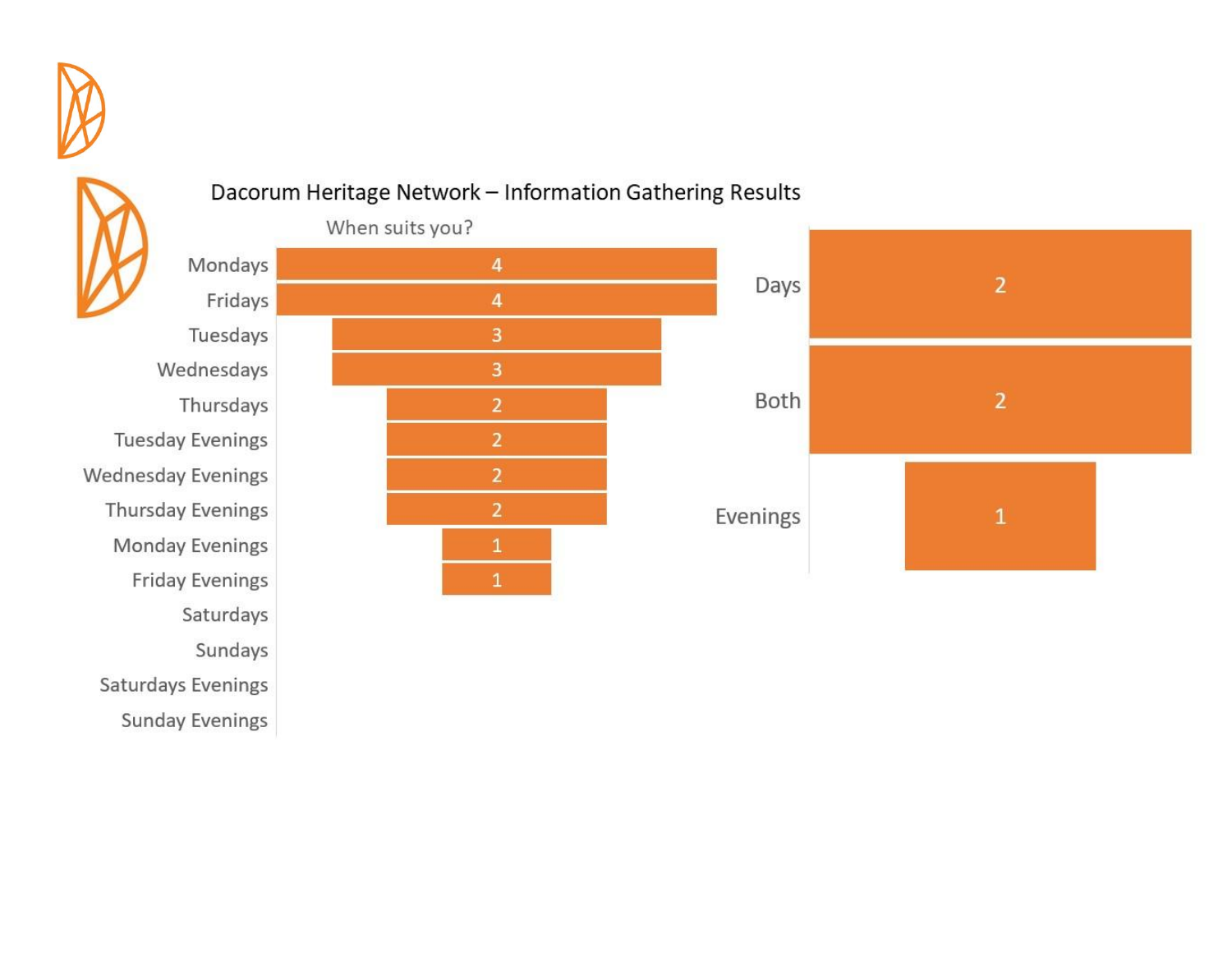



# Being Part Of A Network Like This, What Would The Benefits Be To You Or Your Organisation?

Create a cohesive approach to Engagement

Specifically, keeping Berkhamsted Library (as part of Dacorum) at the heart of Berkhamsted community life and relevant to the wider Dacorum community.

Following achieving ACE Museum Accreditation Tring is going to be very focused on growing the Tring & District Local History & Museum Society activities. This is the Museum, the Meetings, local publications, Oral History, Reminiscence Groups etc Therefore working on appropriate joint projects with the Network we look forward to

Being involved in the community whilst being creative and learning about the history of our area. Publicity.